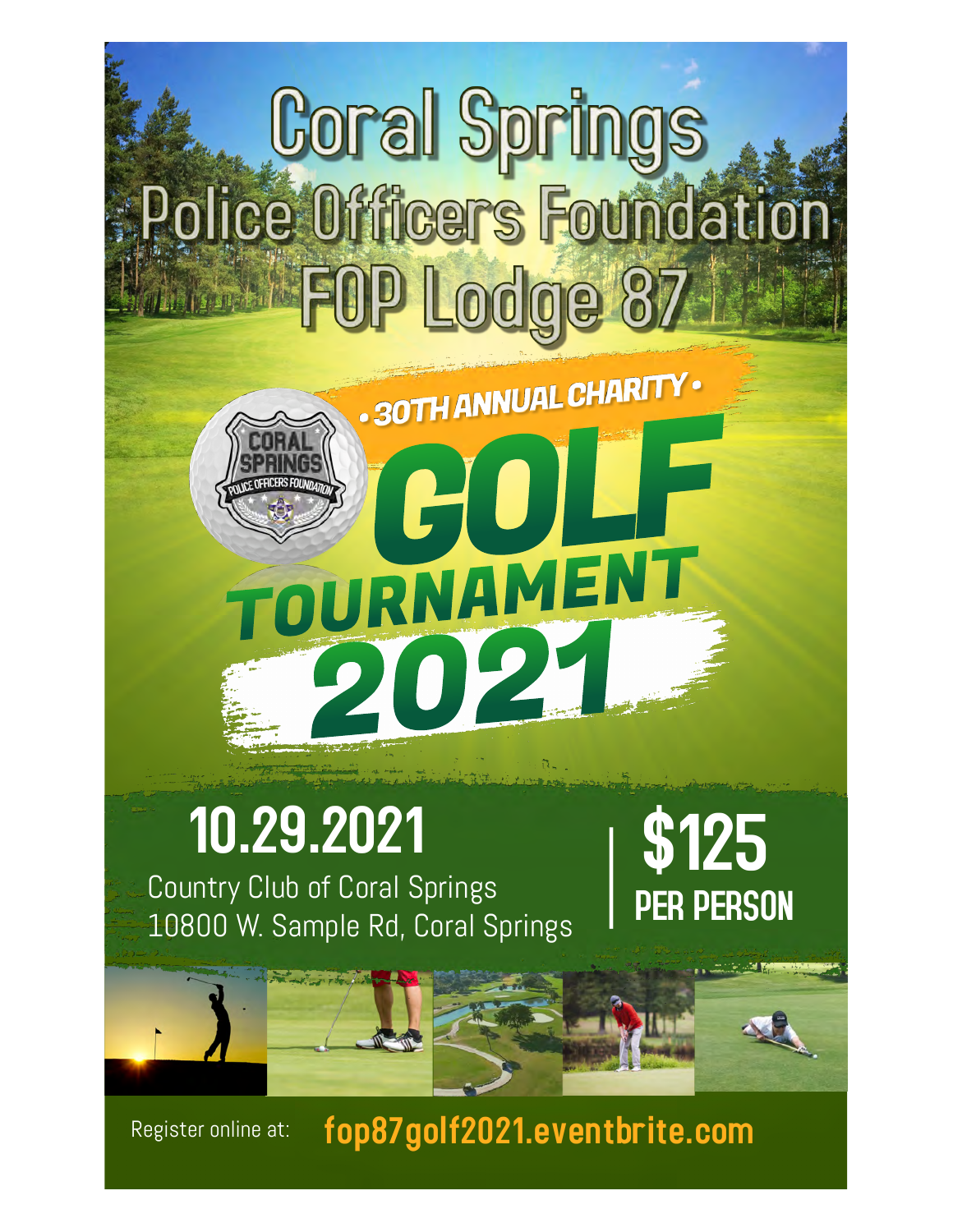

### **CORAL SPRINGS POLICE OFFICERS FOUNDATION FOP LODGE 87 INC.**

P.O. Box 770626, Coral Springs, Florida 33077-0626 (954) 340-6375

June 10, 2021

To whom it may concern:

The Coral Springs Police Officers Foundation FOP Lodge 87 is happy to announce that we are again hosting our Annual Charity Golf Tournament. This is the tournament's 30th year and it has become known throughout Broward County as "the golf tournament to go to!" Proceeds from this year's tournament will once again go towards our college scholarships. The tournament also helps our organization's other community outreach and charitable efforts that we support each year.

This year's tournament will be held on October 29, 2021, at The Country Club of Coral Springs, located at 10800 W. Sample Road, Coral Springs, FL 33065.

We are asking for a donation that will help us make this event successful. Thank you in advance for your support of our community.

Thank you,

Glenn Matonak, President

REGISTRATION# CH59780. A COPY OF THE OFFICIAL REGISTRATION AND FINANCIAL INFORMATION MAY BE OBTAINED FROM THE DIVISION OF CONSUMER SERVICES BY CALLING TOLL-FREE (800-435-7352) WITHIN THE STATE. REGISTRATION DOES NOT IMPLY ENDORSEMENT, APPROVAL, OR RECOMMENDATION BY THE STATE.

Coral Springs Police Officers Foundation FOP Lodge 87 Inc. is an exempt organization as described in Section 501(c)(3) of the Internal Revenue Code; EIN 84-2677294.